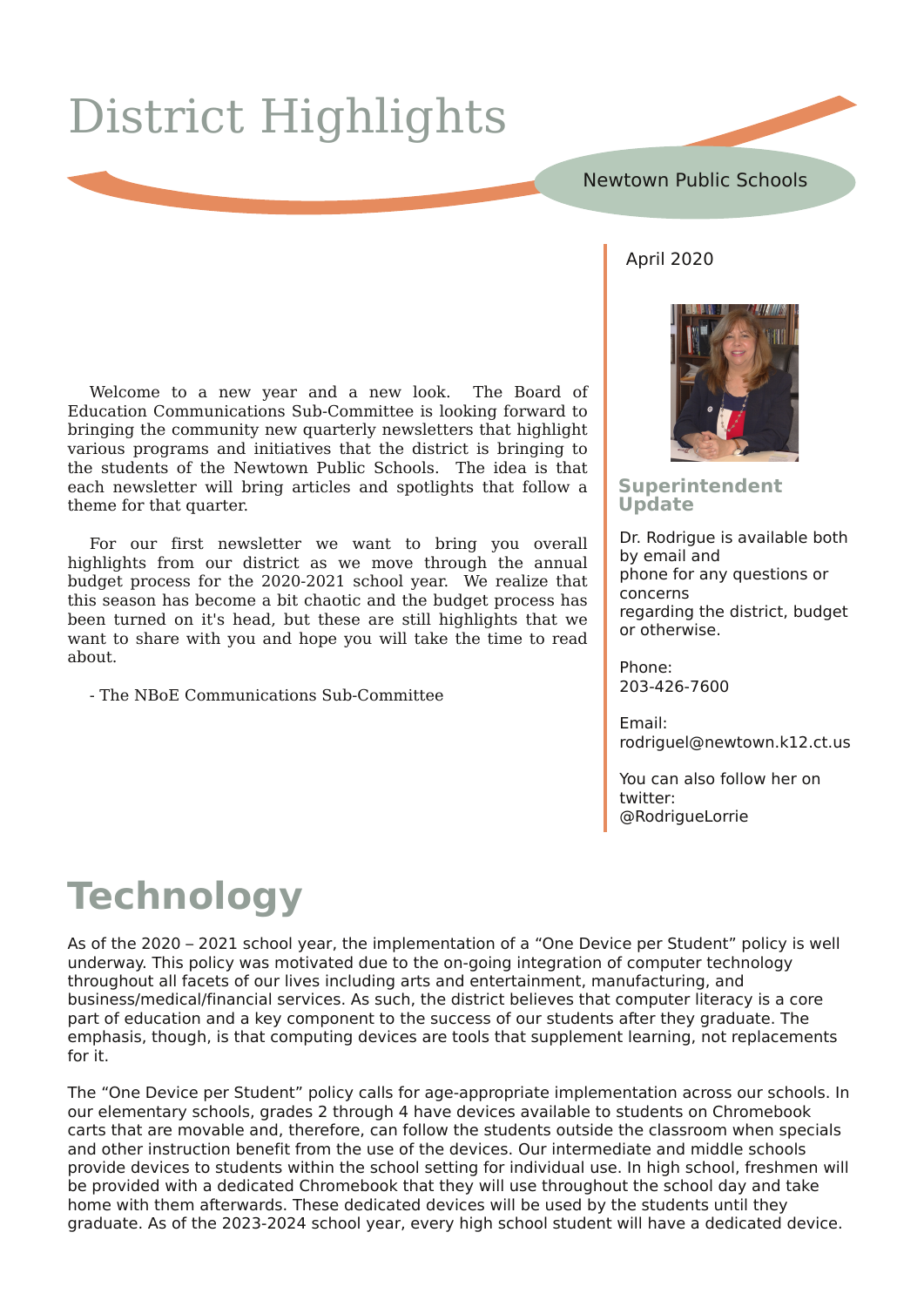## I r uhlj q Odqj x dj h lq Hohp hq wdul Vf k r r o +I OHV, Sur j udp

Lq wkh 534805349 vf k r r o| hdu z h lqwur gx f hg Vsdqlvk odqj xdj h lqwr wkh Nlqghuj duwhq f odvvur r p v lq dooir xus xeolf hohp hqwdu| vf k r r ov dv d s lor wsur j udp 1 I ur p wkh r xwvhwwkh sodq z dv wr h{ sdqg wkh sur judp r qh judgh dw d whp h dv wkh vwxghqww p r yhg wkur x j k wkh hohp hqwdu| dqg lqwhup hgldwh vf krrov1 Fxuuhqvo| / Vsdqlvk lv ehlqj wdxj kwlq dooir xus xeolf hohp hqwdu| vf krrov lq j udghv N071

Ohg e| P duldqqh J uhqlhu' wkh Vsdqlvk whdf khuv mlq wkh f odvvur r p ir u 63 p lqxwhv shu z hhn dqg whdf k wkh vwxghqwv lq wkhlu p r vwidp loldu ohduqlqj hqylur qp hqw1 Rxu f xuulf xoxp z dv dgr swhg iur p d vlp lodu surjudp ghyhorshg e| Vrxwklqj wr q Sxedf Vfkrrov vr wkdw z h frxog ehqhilw iurp wkhlu h{ shulhqf h1

Lq 535305354 wkh Qhz wr z q Vf k r r o Glvwulf wz looeh h{ whqglqj wkh sur j udp wr er wk 8wk dqg 9wk judghuv dw Uhhg Lqwhup hgldwh Vf k r r o1 Wk lv dgglwlr q z loo p hdq wkdw wkh glvwulf w z loo qr z riihu d ir uhljq odqjxdjh sur judp lq doo judghv/frqqhfwlqj wr wkh h{lvwlqj : 045 sur judp 1 Wkh 8wk judgh f xuulf xoxp z looeh d qdwxudoh{ whqvlr q r i wkh h{ lvwlqj N07 sur j udp ir u wk r vh vwxghqwv z k r vwduwhg z lwk wkh I OHV sur j udp lq 53481 Lq 9wk j udgh/ vwxghqwv z looeh j lyhq dq h{ sor udwr u| f r xuvh wkdw z loo lqwur gx f h wkhp wr d vdp sdqj ri er wk Vsdqlvk dqg I uhqf k odqjxdjh dqg f xowxuh/sur ylglqj wkhp z lwk d ir xqgdwlr q wkdwwkh| f dq x vh z khq vhohf wlqj d odqj xdj h wr s xuvxh wkur x j k p lggoh dqg k lj k vf k r r o1 I r u NO7 vwxghqwv/d ghz vf khgxoh dwwkh hohp hqwdul vf k r r ov z looeh lp sohp hqwhg dqg Vsdqlvk z looeh j lyhq lw'v r z q ghyr whq wlp h vor wolnh r wkhu vshf ldov1

### Qh{ wJ hq hudwlr q Vf lhq f h Vwdq g dug v +QJ VV,

Lq 5348/ wkh Fr qqhf wlf xwVwdwh Er dug r i Hgx f dwlr q dgr swhg d qhz vhwr i vwdqgdugv ir u vf lhqf h hgx f dwlr q f doohg wkh Qh{ w J hqhudwlr q Vf lhqf h [Vwdqgdugv](https://www.nextgenscience.org/) +QJ VV,/ ghyhor shg e| d f ur vv0vwdwh fr qvr uwlxp wkdwlqf oxghg h{ shuwv lq vf lhqf h/ hqj lqhhulqj / dqg frj qlwlyh vf lhqf h dv z hoodv h{ shuwv lq N045 hgx f dwlr qdolqvwux f wlr q1Wkh hi ir uwz dv lqlwldwhg/ lq sduw/ ehf dx vh f xuuhqwxqghuvwdqglqj r i er wk vflhqfh dqg krz vwxghqwv ohduq vflhqfh kdv hyroyhg ryhu wkh odvw 48 | hduv/ z khq wkh sulru vwdqgdugv ir u N045 vflhqfh hgxfdwlrq z huh ghyhor shg1 Wkh qhz vwdqgdugv duh qrw lqwhqghg wr glf wdwh f xuulf xoxp 1 Udwkhu/ wkh| duh lqwhqghg wr khos j x lgh vf k r r oglvwulf wv lq wkh ghyhor sp hqwr i wkhlu rzq ur ex vw vflhqfh f xuulf xoxp 1 Doo Frqqhf whf xws xedf vfk rroglv wulf wy duh h{shf whg wy suhsduh dqg sur ylgh vxfk fxuulf xoxp / lq suhsdudwlr q ir u wkh fkdqj hr yhu ri wkh Vwdwh vflhqfh whvww wkdwehj dq  $\log 534 < 1$ 

With hp skdvlv ri wkh vwdqgdugv lv iru glvwulf wv wr ghyhors fxuulfxoxp wkdw gluhf wv vwxghqwv wr h{soruh wkh qdwxudo skhqrp hqd wkdw rffxuv lq wkh z ruog durxqq wkhp dv rssrvhg wr kdylqi hgxfdwr uv h{sodlq vflhqfh vlp so| dv d vhw ri idfwv dqg uhodwlr qvklsv ir u vwxghqwv wr p hp r ul}h1 Vwxghqwv duh hqf r xudj hg wr ohduq wr uhdvr q er wk lqglylgxdoo| +f ulwlf do wk r x j kw, dqg f r ooder udwlyho| +f r p p xqlf dwlr q vnloov,/ p r uh lq olqh z lwk k r z vf lhqwlvwv lq wkh i lhog z r un1 Lq dgglwlr q/ wkh vf lhqf h f xuulf xoxp lv hqfr xudj hg wr eh p r uh wlj kwo| lqwhj udwhg z lwk er wk P dwkhp dwlf v dqg Hqj olvk Odqj xdj h Duwy hgxfdwlr q wkdq suhylr xvo| wdxj kw1

Ryhu wkh odvwwkuhh | hduv/ whdf khuv iur p doo judgh ohyhov kdyh dwwhqghg z runvkr sv riihuhg e| wkh Vwdwh ri Fr qqhf wlf xwwr ghhshq wkhlu nqr z dhgj h ri QJ VV dqg wkh lqvwux f wlr qdovk liwdvvr f ldwhg z lwk lw1 Rqj r lqj uhylvlr qv r i wkh glvwulf www. N045 vflhqfh fxuulf xoxp wr doljq z lwk wkh vwdqgdugv duh xqghuz d|1 I r u h{ dp soh/ whdf khuv lq judghv 8 wkur x j k ; duh s lor wlqj QJ VV0uhodwhg uhvr x uf hv1 Lq dgglwlr g/d glvwulf w0z lgh whdp ri whdf khuv sduwlf lsdwhg lg surihvvlr gdo ghyhor sphqw riihuhg odvw vxp p hu wkur x j k wkh Fr qqhf wlf xwVf lhqf h Fhqwhu dqg wkh glvwulf wlv fr qwlqxlqj lwv uhodwlr qvkls z lwk wkh f hqwhu wr sur ylgh wudlqlqj ir u k lj k vf k r r owhdf khuv r q lqvwux f wlr qdovwudwhj lhv wkdwehvwvx s s r uw wkh lp sohp hqwdwlr q dqg lqvwux f wlr q r i wkh uhylvhg f xuulf xoxp 1 Wkh glvwulf w lv dovr uhylhz lqj wkh vf khgxoh dwhohp hqwdu| vf k r r ov wr hqvxuh wkdwwkhuh lv dp soh whp h ir u vf lhqf h lqvwux f whr q df ur vv doo j udgh dyhov1